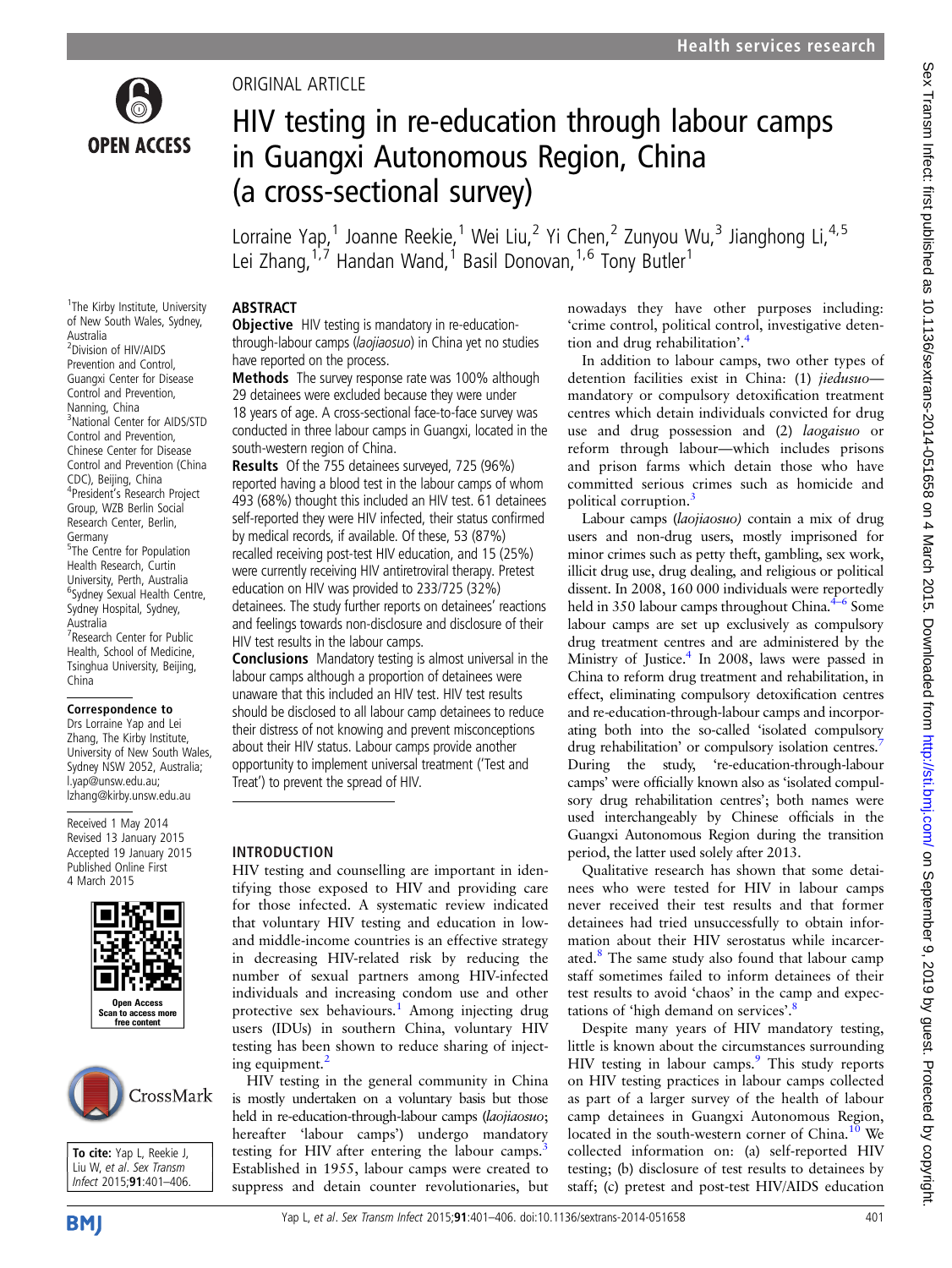provision; (d) detainees' perceptions of the disclosure or nondisclosure of their test results; and (e) access to antiretroviral therapy (ART) treatment.

#### METHODS

The survey response rate was 100% although 29 detainees were excluded because they were under  $18$  years of age.<sup>[10](#page-5-0)</sup> The study was conducted in March 2011. Following discussions with the Provincial Center for Disease Control and the Re-education-Through-Labour Administration Bureau which is responsible for the overall administration of the labour camps, three out of seven separate labour camps (two men and one woman) in the region agreed to participate in the study.

In each labour camp, detainees were housed in shared rooms and dormitories in multi-storied accommodation blocks. These accommodation blocks were randomly selected and all men and women aged 18 years and over and living in the selected blocks were invited to participate in the study. In each labour camp, most HIV-positive detainees were accommodated in a separate facility so that ART could be delivered more efficiently by medical staff and to protect HIV-negative detainees. The overall prevalence of HIV within the labour camps, published elsewhere, was estimated to be 2.19%.<sup>[10](#page-5-0)</sup> HIV prevalence was higher among women (4.63%) than men (1.71%) ( $p < 0.0001$ ).<sup>10</sup> As per the study design described in detail elsewhere,<sup>10</sup> most HIV-positive detainees in the labour camps were included in our survey. A small monetary incentive was provided to participants.

Using a questionnaire, face-to-face interviews were conducted by medical students with detainees in camp sports grounds, factories inside the camps and just outside the gates of the labour camps. No labour camp staff was present during the interviews.

The questionnaire was translated into Mandarin and backtranslated several times by staff at the Provincial Center for Disease Control (Guangxi CDC) to eliminate ambiguity in the questions and responses. The questionnaire was pilot tested among 10 former and current labour camp detainees prior to use. The questionnaire covered: socio-demographic characteristics; sexually transmissible infection and HIV transmission; HIV testing history; sexual and drug use behaviours; health service usage; and access inside the labour camp.<sup>8</sup>

Participants were required to provide written consent before they could participate in the study which detailed: the selection of subjects, the purpose of the study, any risks that may be involved in participating, that any information collected by the study would remain confidential, and that their decision to participate or not would not affect their future treatment in the labour camp.<sup>[10](#page-5-0)</sup>

#### Analysis

Statistical analysis was conducted using SPSS V.21. In [table 2](#page-4-0), we deliberately excluded detainees who had previously been tested and diagnosed with HIV outside the labour camps to accurately reflect detainees' reactions postdisclosure of their HIV-positive status for the first time in the labour camps. Detainees' were asked open ended questions in the form of text in the survey on how they felt about disclosure (or not) of their test results while in the labour camps. We categorised detainees' reaction as 'positive', 'negative' and 'neutral'. Sensitivity, specificity and positive predictive value of the indicators were determined with κ statistics.

## **Ethics**

Ethics approval was obtained from the Human Research Ethics Committees at the National Center for AIDS/STD Control and Prevention, Chinese Center for Disease Control and Prevention

(China CDC), and the University of New South Wales (UNSW Human Research Ethics Committee (HREC) 9125). Permission was also granted to conduct the study from the Provincial Center for Disease Control and the Re-education-Through-Labour Administration. The approval for the use of medical records to validate self-reported HIV status (UNSW HREC9125) was later obtained from the University of New South Wales HREC committee as this was not included in the original application. The UNSW HREC requested details on following up all participants to inform them of their test results from their medical records. However, 1 year had elapsed since the study had finished and following up all participants to advise them of their HIV test results from their medical records would have been difficult as some detainees would have been released into the community and others transferred to other labour camps. The HREC committee permitted researchers to use the additional information since it was essential in validating the analysis of the data and deliberated that it would be of greater benefit to detainees in the longer term.

# RESULTS

#### Socio-demographics

Out of a total of 3290 detainees in three labour camps during the survey period, in total, 755 (23%) detainees participated in the survey: 576 (76%) men and 179 (24%) women. The majority of detainees surveyed were aged between 21 and 40 years (78%), of Han ethnicity (64%), had completed at least junior middle school (46%) and around half had never married (46%) ([table 1\)](#page-2-0). For most participants (73%), it was their first time in a labour camp, with the vast majority having spent a total of less than 2 years incarcerated (79%), mainly for drug-related offences (76%) [\(table 1](#page-2-0)).

## Self-reported HIV testing rates

Of the 755 detainees surveyed, 725 (96%) reported they had taken a blood test while in the labour camps. However, 232 (32%) detainees either believed their blood test did not include or were unsure if an HIV test was included ([table 1](#page-2-0)). For those who received their test results, they were mostly disclosed to detainees by a labour camp doctor (n=114, 72%), other labour camp staff (n=30, 19%) or through other means (n=9, 6%), with five missing *[\(table 1](#page-2-0))*.

In the labour camps, 277/755 detainees reported they had previously been tested for HIV outside labour camps, corresponding to a testing rate of 37% (95% CI 31 to 42%). Of those tested in the community, (114/277) 41% were conducted at a hospital, (33/277) 12% in the compulsory detoxification centre and 46% (128/277) in other settings. HIV prevalence among those reporting they had been tested in the community was 9% (95% CI 4% to 14%) ([table 1](#page-2-0)).

## Medical record validation of HIV self-report

Of the 755 detainees, we were able to confirm the self-reported HIV status of 429 detainees by examining their available medical records. Overall, we found a high degree of concordance between the available HIV test result from the medical record and the self-reported HIV status ( $\kappa$ =0.92, p<0.0001). HIV test results were available from medical records for 97% (174/179) women and 44% (255/576) for men. For women, all medical records HIV test results matched their self-reported HIV status ( $\kappa$ =1.00, p<0.0001). Among the male detainees, 44% (255/576) HIV test were results available; only eight detainees had discordant results whereby their HIV results did not match their self-reported HIV status (89% sensitivity, 98%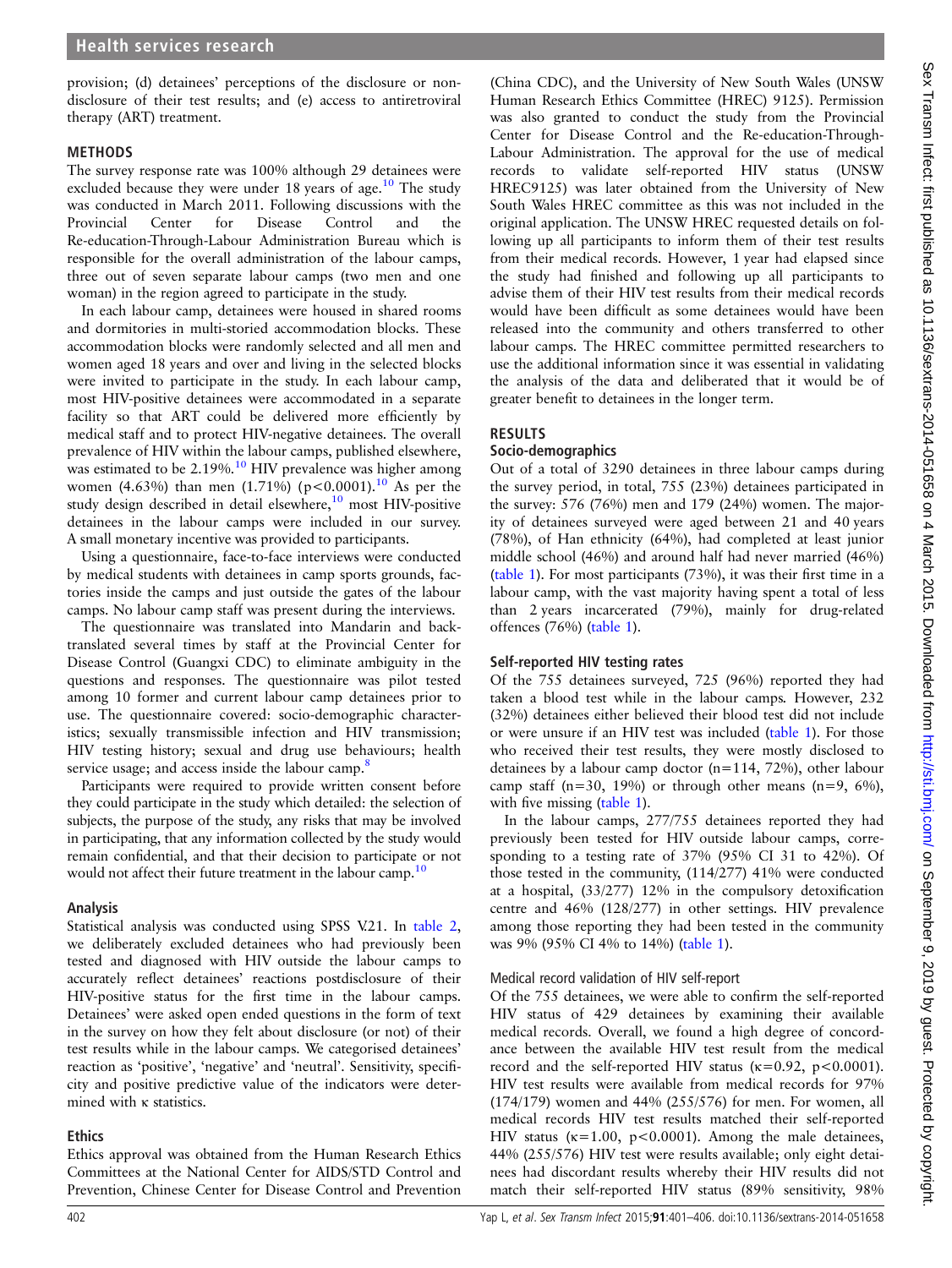<span id="page-2-0"></span>Table 1 HIV testing and counselling inside and outside labour camps

|                                                                                    |                                      | Men<br>$(N=576)$   | Per<br>cent*    | Women<br>(N=179) | Per<br>cent*     | <b>Total</b><br>$(N=755)$ | Per<br>cent*     |
|------------------------------------------------------------------------------------|--------------------------------------|--------------------|-----------------|------------------|------------------|---------------------------|------------------|
| Socio-demographics                                                                 |                                      |                    |                 |                  |                  |                           |                  |
| Age group                                                                          | $18 - 20$ years                      | 23/576             | (4)             | 2/179            | (1.1)            | 25/755                    | (3.3)            |
|                                                                                    | $21 - 30$                            | 214/576            | (37.2)          | 62/179           | (34.6)           | 276/755                   | (36.6)           |
|                                                                                    | $31 - 40$                            | 235/576            | (40.8)          | 77/179           | (43)             | 312/755                   | (41.3)           |
|                                                                                    | >40 years                            | 104/576            | (18.1)          | 38/179           | (21.2)           | 142/755                   | (18.8)           |
| Marital status                                                                     | Single (never married)               | 282/576            | (49)            | 68/179           | (38)             | 350/755                   | (46.4)           |
|                                                                                    | Married/cohabiting                   | 236/576            | (41)            | 79/179           | (44.1)           | 315/755                   | (41.7)           |
|                                                                                    | Divorced/separated/widowed           | 57/576             | (9.9)           | 32/179           | (17.9)           | 89/755                    | (11.8)           |
|                                                                                    | <b>Missing</b>                       | 1/576              | (0.2)           | 0/179            | (0)              | 1/755                     | (0.1)            |
| Ethnicity                                                                          | Han                                  | 372/576            | (64.6)          | 112/179          | (62.6)           | 484/755                   | (64.1)           |
|                                                                                    | Zhuang                               | 191/576            | (33.2)          | 56/179           | (31.3)           | 247/755                   | (32.7)           |
|                                                                                    | Other                                | 13/576             | (2.3)           | 11/179           | (6.1)            | 24/755                    | (3.2)            |
| Education                                                                          | Semiliterate/incomplete primary      | 67/576             | (11.6)          | 37/179           | (20.7)           | 104/755                   | (13.8)           |
|                                                                                    | Primary school                       | 151/576            | (26.2)          | 48/179           | (26.8)           | 199/755                   | (26.4)           |
|                                                                                    | Junior middle school                 | 269/576            | (46.7)          | 81/179           | (45.3)           | 350/755                   | (46.4)           |
|                                                                                    | Middle school/technical<br>secondary | 61/576             | (10.6)          | 12/179           | (6.7)            | 73/755                    | (9.7)            |
|                                                                                    | College/university                   | 28/576             | (4.9)           | 1/179            | (0.6)            | 29/755                    | (3.8)            |
| Employment                                                                         | Not employed                         | 279/576            | (48.4)          | 105/179          | (58.7)           | 384/755                   | (50.9)           |
| Number of times in a labour camp                                                   | First time<br>$2-5$ times            | 418/576<br>157/576 | (72.6)          | 129/179          | (72.1)           | 547/755                   | (72.5)           |
|                                                                                    | 6 times or more                      | 1/576              | (27.3)<br>(0.2) | 50/179<br>0/179  | (27.9)<br>(0)    | 207/755<br>1/755          | (27.4)<br>(0.1)  |
| Total time (all stints inside labour camps)                                        | $<$ 6 months                         | 171/576            | (29.7)          | 32/179           | (17.9)           | 203/755                   | (26.9)           |
|                                                                                    | 6-12 months                          | 120/576            | (20.8)          | 59/179           | (33)             | 179/755                   | (23.7)           |
|                                                                                    | $1-2$ years                          | 171/576            | (29.7)          | 46/179           | (25.7)           | 217/755                   | (28.7)           |
|                                                                                    | 2 years or more                      | 112/576            | (19.4)          | 42/179           | (23.5)           | 154/755                   | (20.4)           |
| Current offence                                                                    | <b>Missing</b>                       | 2/576              | (0.3)           | 0/179            | (0)              | 2/755                     | (0.3)            |
|                                                                                    | Drug related<br>Sex work             | 425/576            | (73.8)          | 147/179          | (82.1)           | 572/755                   | (75.8)           |
|                                                                                    | <b>Theft</b>                         | 0/576<br>41/576    | (0)<br>(7.1)    | 29/179<br>0/179  | (16.2)<br>(0)    | 29/755<br>41/755          | (3.8)<br>(5.4)   |
|                                                                                    | Fraud                                | 85/576             | (14.8)          | 2/179            | (1.1)            | 87/755                    | (11.5)           |
|                                                                                    | Other                                | 25/576             | (4.3)           | 1/179            | (0.6)            | 26/755                    | (3.4)            |
| Ever used drugs in the community                                                   | Yes                                  | 433/576            | (75.2)          | 149/179          | (83.2)           | 582/755                   | (77.1)           |
| Ever injected in the community                                                     | Yes                                  | 340/576            | (59)            | 129/179          | (72.1)           | 469/755                   | (62.1)           |
| HIV testing both inside and outside labour camps                                   |                                      |                    |                 |                  |                  |                           |                  |
| Ever had an HIV test outside the labour camps?                                     | Yes                                  | 189/576            | (32.8)          | 88/179           | (49.2)           | 277/755                   | (36.7)           |
| What was the result of the HIV test?                                               | <b>HIV</b> positive                  | 15/189             | (7.9)           | 10/88            | (11.4)           | 25/277                    | (9)              |
|                                                                                    | HIV negative                         | 130/189            | (68.8)          | 72/88            | (81.8)           | 202/277                   | (72.9)           |
|                                                                                    | Don't know                           | 43/189             | (22.8)          | 6/88             | (6.8)            | 49/277                    | (17.7)           |
|                                                                                    | <b>Missing</b>                       | 1/189              | (0.5)           | 0/88             | (0)              | 1/277                     | (0.4)            |
| If HIV positive, ever had a blood test in the labour camps?                        | Yes                                  | 15/15              | (100)           | 10/10            | (100)            | 25/25                     | (100)            |
| Ever told the results?                                                             | Yes                                  | 8/15               | (53.3)          | 10/10            | (100)            | 18/25                     | (72)             |
| What is the result of your blood test?                                             | HIV positive                         | 8/8                | (100)           | 10/10            | (100)            | 18/18                     | (100)            |
| Currently on HIV antiretroviral therapy (ART)?                                     | Yes                                  | 1/8                | (12.5)          | 5/10             | (50)             | 6/18                      | (33.3)           |
| If HIV negative, ever had a blood test in the labour camps?                        | Yes                                  | 123/130            | (94.6)          | 72/72            | (100)            | 195/202                   | (96.5)           |
| Ever told the results?                                                             | Yes                                  | 24/123             | (19.5)          | 30/72            | (41.7)           | 54/195                    | (27.7)           |
| What is the result of your blood test?                                             | <b>HIV positive</b>                  | 2/24<br>0/24       | (8.3)           | 3/30             | (10)             | 5/54                      | (9.3)            |
| Currently on HIV ART?<br>If don't know, ever had a blood test in the labour camps? | Yes<br>Yes                           | 41/43              | (0)<br>(95.3)   | 1/3<br>6/6       | (33.3)           | 1/27<br>47/49             | (3.7)            |
| Ever told the results?                                                             | Yes                                  | 7/41               | (17.1)          | 3/7              | (100)            | 10/48                     | (95.9)<br>(20.8) |
| What is the result of your blood test?                                             | <b>HIV positive</b>                  | 5/7                | (71.4)          | 2/3              | (42.9)<br>(66.7) | 7/10                      |                  |
| Currently on HIV ART?                                                              | Yes                                  | 1/5                |                 | 1/3              |                  | 2/8                       | (70)             |
| Where did you have the HIV test?                                                   | Hospital                             | 81/189             | (20)<br>(42.9)  | 33/88            | (3.3)<br>(37.5)  | 114/277                   | (25)<br>(41.2)   |
|                                                                                    | Compulsory detoxification            | 27/189             | (14.3)          | 6/88             | (6.8)            | 33/277                    | (11.9)           |
|                                                                                    | Other                                | 79/189             | (41.8)          | 49/88            | (55.7)           | 128/277                   | (46.2)           |
|                                                                                    | Missing                              | 2/189              | (1.1)           | 0/88             | (0)              | 2/277                     | (0.7)            |
| HIV testing and counselling inside labour camps                                    |                                      |                    |                 |                  |                  |                           |                  |
| Ever had a blood test in the labour camps?                                         | Yes                                  | 550/576            | (95.5)          | 175/179          | (97.8)           | 725/755                   | (96)             |
| Did the blood test include an HIV test?                                            | Yes                                  | 337/550            | (61.3)          | 156/175          | (89.1)           | 493/725                   | (68)             |
|                                                                                    | No                                   | 41/550             | (7.5)           | 2/175            | (1.1)            | 43/725                    | (5.9)            |

```
Sex Transm Infect: first published as 10.1136/sextrans-2014-051658 on 4 March 2015. Downloaded from http://sti.bmj.com/ on September 9, 2019 by guest. Protected by copyright.
         http://sti.bmj.com/ on September 9, 2019 by guest. Protected by copyright.
```
**Continued**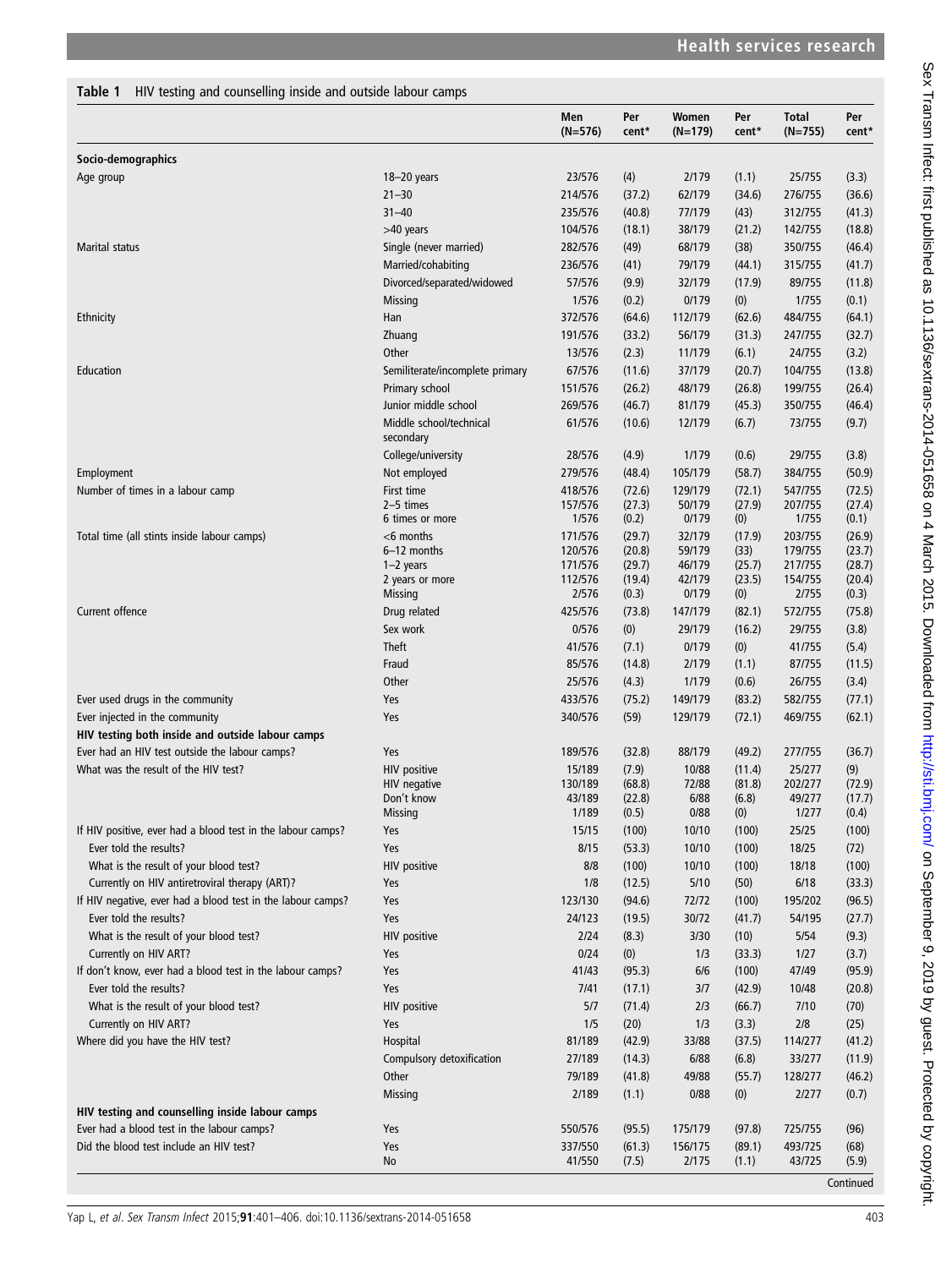#### Table 1 Continued

|                                                                                               |                                                                            | Men<br>$(N=576)$               | Per<br>cent*                        | Women<br>$(N=179)$             | Per<br>cent*                     | Total<br>$(N=755)$                  | Per<br>cent*                     |
|-----------------------------------------------------------------------------------------------|----------------------------------------------------------------------------|--------------------------------|-------------------------------------|--------------------------------|----------------------------------|-------------------------------------|----------------------------------|
|                                                                                               | Don't know/unsure                                                          | 172/550                        | (31.3)                              | 17/175                         | (9.7)                            | 189/725                             | (26.1)                           |
| Did you receive information on HIV/AIDS before<br>you had the blood test?                     | Yes                                                                        | 159/550                        | (28.9)                              | 74/175                         | (42.3)                           | 233/725                             | (32.1)                           |
| Were you told the results after having the blood test?                                        | Yes                                                                        | 85/550                         | (15.5)                              | 73/175                         | (41.7)                           | 158/725                             | (21.8)                           |
| Who told you the results?                                                                     | Labour camp doctor<br>Labour camp staff<br><b>Others</b><br><b>Missing</b> | 54/85<br>18/85<br>9/85<br>4/85 | (63.5)<br>(21.2)<br>(10.6)<br>(4.7) | 60/73<br>12/73<br>0/73<br>1/73 | (82.2)<br>(16.4)<br>(0)<br>(1.4) | 114/158<br>30/158<br>9/158<br>5/158 | (72.2)<br>(19)<br>(5.7)<br>(3.2) |
| What were the results of your blood test in the labour<br>camps?                              | HIV positive<br>HIV negative<br><b>Missing</b>                             | 36/85<br>47/85<br>2/85         | (42.4)<br>(55.3)<br>(2.4)           | 25/73<br>47/73<br>1/73         | (34.2)<br>(64.4)<br>(1.4)        | 61/158<br>94/158<br>3/158           | (38.6)<br>(59.5)<br>(1.9)        |
| Were you provided with information on how you can<br>prevent infecting other people with HIV? | Yes                                                                        | 29/36                          | (80.6)                              | 24/25                          | (96)                             | 53/61                               | (86.9)                           |
| Are you receiving HIV ART?                                                                    | Yes                                                                        | 6/36                           | (16.7)                              | 9/25                           | (36)                             | 15/61                               | (24.6)                           |

specificity, positive predictive value 89%, negative predictive value 98%,  $\kappa = 0.87$ , p<0.0001).

Of the 725 detainees who reported being tested in the labour camps, 61 detainees self-reported HIV positive, corresponding to a prevalence of 39% (95% CI 27% to 50%). We were able to confirm that 52 (85%) self-reports matched their medical records, whereas one had a discordant result, and eight medical records were missing. Of the 94 detainees who self-reported HIV negative, we were able to confirm that 67 (71%) were HIV negative from their medical records, one had a discordant result, while 26 medical records were unavailable. Of the 567 detainees whose HIV results were never disclosed to them, seven men were confirmed to be HIV positive from their medical records; of these, three men were unaware of their HIV status.

#### Pretest HIV education provision

Of the 725 detainees who had had a blood test, 233 (32%, 95% CI 27% to 37%) reported they received information on HIV/AIDS before being tested in the labour camps ([table 1](#page-2-0)).

#### Post-test HIV education provision

Among the 61 who self-reported they were HIV positive, 53 (87%, 95% CI 74% to 100%) recalled receiving post-test HIV education ([table 1\)](#page-2-0).

#### Disclosure and reactions to HIV test results

Out of 725 detainees tested, 700 had not been diagnosed with an HIV infection prior to entering the labour camps. Of these, 560 (80%) could not recall the HIV result being disclosed to them [\(tables 1 & 2\)](#page-4-0). Detainees' perceptions of non-disclosure of results were: 160 (29%) 'positive' since many assumed that it meant they were not infected; 90 (16%) 'negative' since they wanted to know their results or they felt afraid, upset and panicky over not being told and were frustrated there was nothing they could do about it; 277 (50%) were 'neutral' including those who did not care; with other responses difficult to interpret or missing (6%) ([table 2\)](#page-4-0).

Of the 137 detainees whose results were disclosed to them in the labour camps, 94 were told they were HIV negative and 43 were HIV positive; three did not disclose their HIV test results to the researchers ([tables 1](#page-2-0) and [2\)](#page-4-0). Of the 94 detainees who reported they were HIV negative, 71% felt 'positive' and were relieved they were uninfected and 27% were neutral—they did not care; none reported feeling 'negative' ([table 2](#page-4-0)).

Of the 43 detainees who reported they were HIV positive, 2% had accepted their diagnosis at disclosure, 21% were neutral —there was nothing special about the disclosure, while 72% were negative—detainees reported being upset, worried, sad, panicked and shocked at the disclosure ([table 2\)](#page-4-0).

#### ART provision

Overall, 17% (6/36) men and 36% (9/25) women reported they were receiving ART for HIV ([table 1](#page-2-0)). Of these, six had a previous HIV-positive diagnosis outside the labour camps, one had an HIV-negative diagnosis and another revealed not knowing her result when tested outside ([table 1](#page-2-0)). Treatment eligibility, in accordance with Ministry of Health policy, was restricted to those based on their CD4 cell count levels.

## **DISCUSSION**

In this study, 725 (96%) labour camp detainees reported having a blood test in the labour camps with most reporting never being told their results in the labour camps (78%) and just over two-thirds aware that the test had included an HIV test. Those detainees who reported being diagnosed as HIV positive in the labour camp were advised of their test results by a labour camp doctor or staff. Failure to be informed of the result caused distress for around a fifth of detainees (16%) while for some, the lack of a test result was assumed to mean that the HIV test was negative. A small proportion took the lack of information as a sign they were HIV infected.

The United Nations Office on Drugs and Crime (UNODC) and WHO recommend 'easy access to voluntary HIV testing and counselling programmes at any time during their detention' and that 'all forms of coercion must be avoided and testing must always be done with informed consent, pre-test information, post-test counselling, protection of confidentiality and access to services that include appropriate follow-up, antiretroviral therapy and other treatment as needed'  $(p, 3)$ .<sup>[11](#page-5-0)</sup> Test results should be communicated to prisoners by health personnel who should ensure medical confidentiality.<sup>[12](#page-5-0)</sup> HIV testing is currently mandatory among detainees incarcerated in labour camps in China.<sup>3</sup> UNODC and WHO further recommend that the provision of condoms and clean needles and syringes and access to evidence-based dependence treatments and other harm reduc-tion interventions should also be available to prisoners.<sup>[11](#page-5-0)</sup> However, this does not occur in many countries.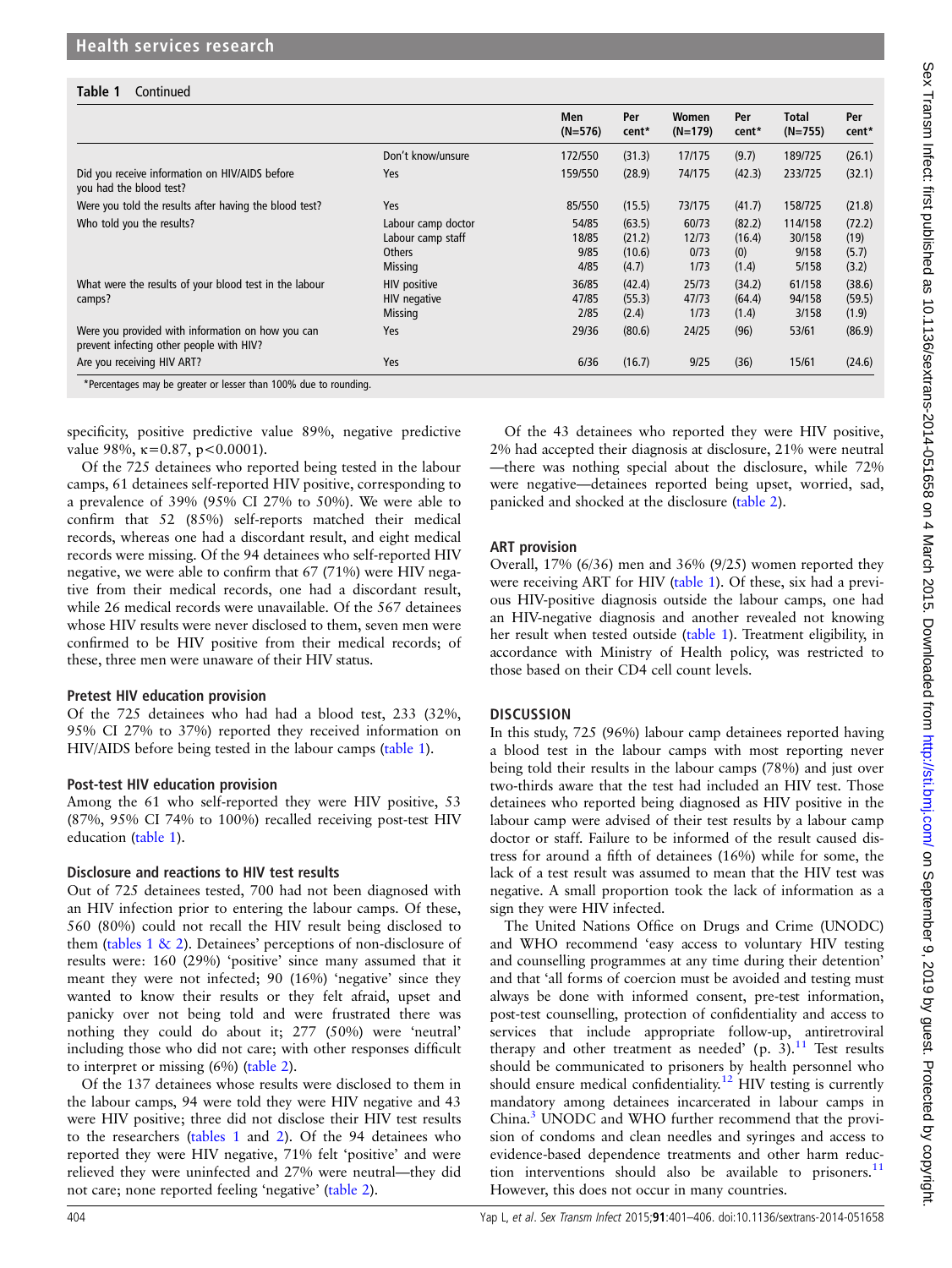<span id="page-4-0"></span>

|                                                                                                                  |                                                                                                                                                                           | Men            | Per cent | Women          | Per cent | <b>Total</b>   | Per cent |
|------------------------------------------------------------------------------------------------------------------|---------------------------------------------------------------------------------------------------------------------------------------------------------------------------|----------------|----------|----------------|----------|----------------|----------|
| Total detainees who had blood tests (excludes detainees who were diagnosed HIV positive outside of labour camps) |                                                                                                                                                                           | 535            | 76.4     | 165            | 23.6     | 700            | 100.0    |
| <b>NEVER TOLD</b>                                                                                                | How did you feel about never being told your blood test results?                                                                                                          | 458            | 81.8     | 102            | 18.2     | 560            | 80.0     |
| <b>Positive</b>                                                                                                  | Happy/happy not told/it means I am not infected/calm/okay/not worried/relaxed/means I am in good physical health                                                          | 117            | 25.5     | 43             | 42.2     | 160            | 28.6     |
| <b>Negative</b>                                                                                                  | I want to know my results/will take another HIV test after leaving labour camp                                                                                            | 80             | 17.5     | 10             | 9.8      | 90             | 16.1     |
|                                                                                                                  | Afraid/scared/terrified/panicked/confused/nervous/discontented/unhappy/upset/worried/uncomfortable/annoyed/unfair/unreasonable                                            |                |          |                |          |                |          |
|                                                                                                                  | Can't do anything about it/fate/life goes on                                                                                                                              |                |          |                |          |                |          |
|                                                                                                                  | Don't know if infected                                                                                                                                                    |                |          |                |          |                |          |
|                                                                                                                  | Don't want to think about it                                                                                                                                              |                |          |                |          |                |          |
| <b>Neutral</b>                                                                                                   | Normal/no special feelings/l don't care/feel nothing/l don't want to know the results/not worried/not important/okay/not<br>finished analysing blood tests/understandable | 230            | 50.2     | 47             | 46.1     | 277            | 49.5     |
| Other/missing                                                                                                    |                                                                                                                                                                           | 31             | 6.8      | 2              | 2.0      | 33             | 5.9      |
| <b>TOLD RESULTS</b>                                                                                              | But not reported to researchers                                                                                                                                           | $\overline{2}$ | 66.7     | $\mathbf 1$    | 33.3     | 3              | 0.4      |
| <b>TOLD HIV NEGATIVE</b>                                                                                         | What was your first reaction to your negative result?                                                                                                                     | 47             | 50.0     | 47             | 50.0     | 94             | 13.4     |
| <b>Positive</b>                                                                                                  | Happy/feel comfortable/at least not infected/relaxed/calm/relieved                                                                                                        | 28             | 59.6     | 39             | 83.0     | 67             | 71.3     |
| <b>Neutral</b>                                                                                                   | Normal/nothing special/don't care/as expected                                                                                                                             | 18             | 38.3     |                | 14.9     | 25             | 26.6     |
| Other/missing                                                                                                    |                                                                                                                                                                           |                | 2.1      |                | 2.1      | 2              | 2.1      |
| <b>TOLD HIV POSITIVE</b>                                                                                         | What was your first reaction to your positive result?                                                                                                                     | 28             | 65.1     | 15             | 34.9     | 43             | 6.1      |
| <b>Positive</b>                                                                                                  | I can accept it                                                                                                                                                           | $\mathbf{0}$   | 0.0      |                | 6.7      |                | 2.3      |
| <b>Negative</b>                                                                                                  | Upset/worried/surprised/hard to accept/disturbed/panic/sad/shocked                                                                                                        | 19             | 67.9     | 12             | 80.0     | 31             | 72.1     |
| <b>Neutral</b>                                                                                                   | Nothing special/I already knew the results                                                                                                                                |                | 25.0     | $\overline{2}$ | 13.3     | 9              | 20.9     |
| Other/missing                                                                                                    |                                                                                                                                                                           | $\overline{2}$ | 7.1      | $\mathbf{0}$   | 0.0      | $\overline{2}$ | 4.7      |
|                                                                                                                  | How do you feel now?                                                                                                                                                      | 28             |          | 15             |          | 43             |          |
| <b>Positive</b>                                                                                                  | Good/feel better/optimistic/calm/I have accepted it/not important anymore                                                                                                 |                | 25.0     | 4              | 26.7     | 11             | 25.6     |
| <b>Negative</b>                                                                                                  | Upset/worried/feel numb/sad/have to face the truth                                                                                                                        |                | 25.0     | 6              | 40.0     | 13             | 30.2     |
| <b>Neutral</b>                                                                                                   | Normal/nothing special/don't care/no special feelings                                                                                                                     | 8              | 28.6     | 5              | 33.3     | 13             | 30.2     |
| Other/missing                                                                                                    |                                                                                                                                                                           | 6              | 21.4     | $\Omega$       | 0.0      | 6              | 14.0     |

Health services research

**Health services research**